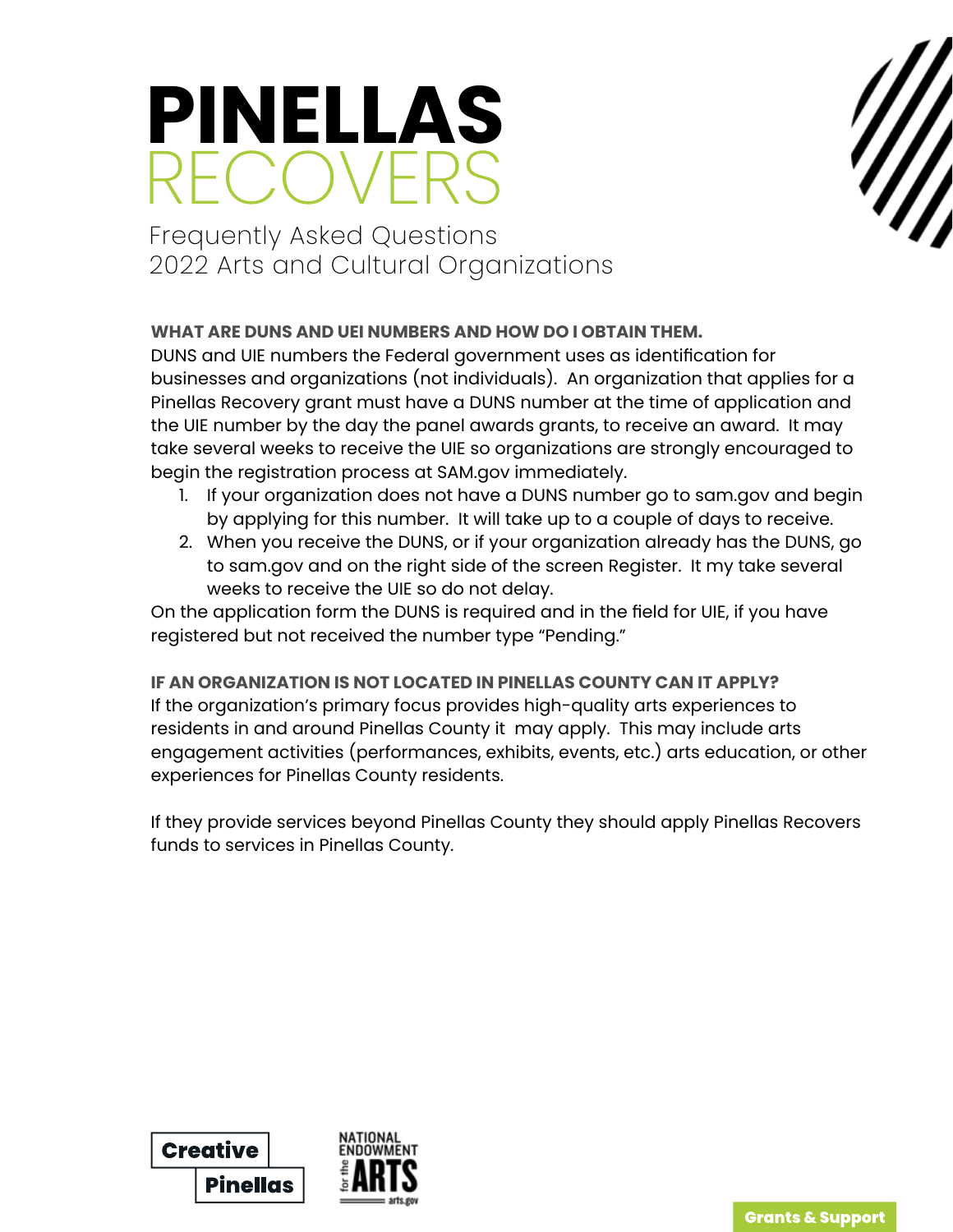# **HOW CAN MORE THAN ONE PERSON READ OR WORK ON AN ORGANIZATION GRANT APPLICATION?**

An application is "represented" in the online application by the person whose name is listed in the original registration screen. This may be different from the name on the Contact Information screen. However, multiple persons may access the application to add or edit or simply read. These people are listed as Collaborators in the application.

| 0 of 8 tasks complete                                                | 2022 Pinelias Recovers Arts Org., [7]<br>C Praylaw                                    | 559.0<br><br><b>CONTRACTOR</b> |
|----------------------------------------------------------------------|---------------------------------------------------------------------------------------|--------------------------------|
| Last edited: Feb 4 2022 11:52 AM (EST)                               | NEA_Org-0000000025<br>Status: Grant Application                                       |                                |
| <b>PLICETING FILM</b><br><b>SUBMIT</b><br><b>REVIEW</b>              | ΑΡΡΕΙΟΛΤΙΟΝ<br><b>ACTIVITY</b>                                                        |                                |
| Deadline: Mar 14 2022 11:59 PM (EDT)                                 | Your tasks                                                                            | <b>O</b> Instructions          |
|                                                                      | Œ<br>Applicant Eligibility Survey                                                     | >                              |
| Ann Wykell (Owner)<br>AW<br>wyksillann@gmall.com<br>Add collaborator | Œ<br><b>B</b> Guideline Review                                                        | >                              |
|                                                                      | Ŭ<br>Contact Information                                                              | $\,$                           |
|                                                                      | ¢5<br>Application Form: 2022 Pinellas Recovers Arts and Cultural Organization Grant > |                                |
|                                                                      | Ð.<br>Work Samples and Support Materials                                              | $\rightarrow$                  |
|                                                                      | Upload 501(c)3 designation letter or Substitute Form W-9 that includes                | ×                              |

Be sure the Collaborators know what name and email is entered.

# **OUR LAST 990 SUBMISSION IS MORE THAN A YEAR OLD. IS THIS AN ELIGIBILITY PROBLEM?**

No. Upload the **most recently filed** 990 where that is asked for in the application.

# **OUR ORGANIZATION HAS NEVER FILED A 990. IS THIS AN ELIGIBILITY PROBLEM?**

If your organization had less than \$50,000 in income from all sources in your last fiscal year it is not required to file a 990 form. If organization income in your **last** fiscal year exceeded \$50,000 as shown in the operating budget, and a 990 has never been filed, contact neagrants@creativepinellas.org.

# **CAN I DOWNLOAD AND PRINT THE APPLICATION?**

Yes. In the upper right corner of the screen click on the three dots. You may have to enable pop-ups. Each section of the application is a separate download. Do I have to write the number of words in connection with each narrative text box?

1. Some of the large text boxes have a word **limit** – stated next to the title. For example: **Community Representation: (150 word limit)**

There is no word minimum for these responses. However, if you write more than the limit the system will give you an error message but will not tell you how many words you are over. It is recommended that you write all responses in a Word document, check the word count, and then copy and paste into the application.

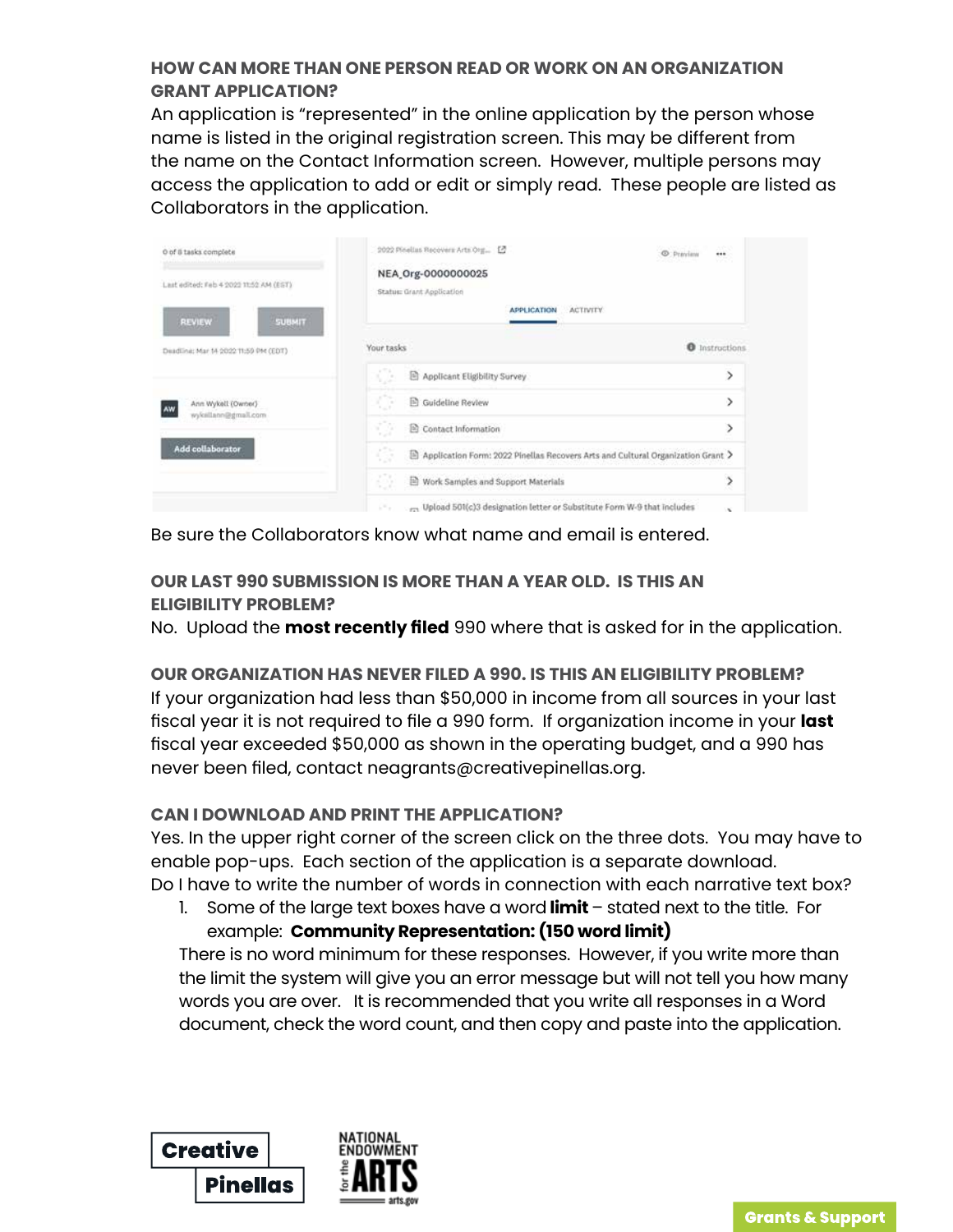2. The first two text boxes (Mission Statement and Short Description) have the word limit stated next to the title AND when the box is clicked, a word range appears below the box outline (ex This value must be between  $\{25\}$  and  $\{50\}$ words.). The minimum number of words MUST be typed. If your response does not require the minimum words then use filler "words" as in "swniuf" "giws" "q92nn" to meet the minimum.

**I SELECTED A YEAR FOR THE BASIS OF THE 10% OF OPERATING BUDGET FUNDING CATEGORY FOR WHICH WE DO NOT HAVE A 990 BUT THE APPLICATION ASKS FOR THAT DOCUMENT.** 

We apologize for this confusing item. You may upload the Operating Budget for that year instead.

# **HOW CAN GRANT FUNDS BE SPENT?**

Organizations must assign requested grant funds to specific operating budget categories that are listed in the application form. Although they may be assigned to a specific project or program internally for purposes of planning, Pinellas Recovers for organizations is an operating grant and the organization is not applying for a specific project or program. Therefore it may charge the funds against any organization activity as long as it remains in that operating budget category.

# **Note: When filling out the budget in the application be sure to enter only expenses to be charged to the grant. Do not enter the entire operating budget expenses.**

# For example:

If a producing theatre receives \$50,000 and in its application budgets half for Contracted Artistic Fees and half for Salaried Personnel it may charge the cost of contracted actors from any production in its season to the grant up to \$25,000 but it cannot charge the cost of carpenters or a contracted tech support person to the grant as they are not Artistic Services.

The intention of the NEA funding is to preserve jobs in the arts sector. An organization **may not use grant funds to initiate a new program**. For example, if the theatre in the above example has never had a program of acting classes for nonprofessionals, and it begins a program of these classes, it may not use the budget for Contracted Artistic Fees to pay the instructors **for that program**. However, if that program is an existing part of the organization's season or operations at the time of the grant application it may charge the instructors' fees to the grant in the Contracted Artistic Fees category.

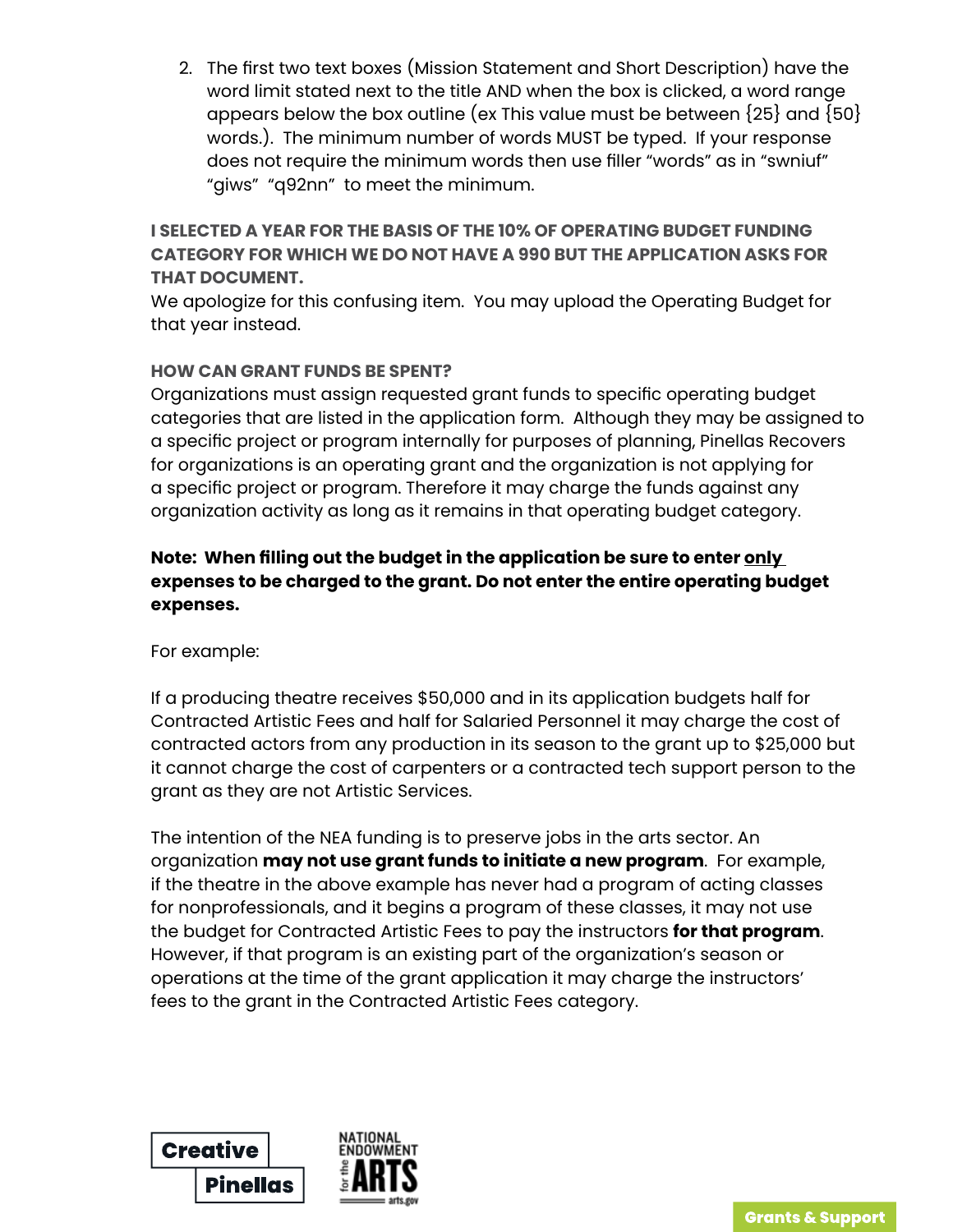#### **HOW MUCH CAN I APPLY FOR?**

Organizations must select a grant request amount that is not more than 10% of operating budget for whichever of its fiscal years 2019, 2020, or 2021, is greater. Grants will only be awarded for either \$2,500. \$5,000, \$10,000, \$20, 000 and \$50,000, not for any amounts in between these categories. Panelists will decide for or against a request, and will not award a lesser amount than is requested.

# **CAN AN ARTIST WHO WORKS FOR AN ARTS ORGANIZATION THAT IS APPLYING FOR A PINELLAS RECOVERS GRANT ALSO WANTS TO APPLY FOR AN INDIVIDUAL ARTIST GRANT.**

Artists who have a practice outside of their responsibilities as a salaried staff person or as a contracted services artist, may apply for a grant for their own project. If the organization is in some way involved in the project, as, for example, providing a venue for the project to take place, both artist and organization must take care not to have both grants pay for the same expenses.

#### For example:

If a dancer who is employed by a grant-funded organization has a project that uses the organization studio space for rehearsals and performances and is promoted on the organization website, the organization must not charge any payments to the artist to its grant that are related to the artist's project. If the artist is using the organization website to promote the project events and the organization is charging web support to its grant, the artist may not pay the organization for web promotion out of its grant. It may pay the organization with funds outside of the grant budget.

If the artist is not employed by the organization but both entities have a Pinellas Recovers grant, the same restrictions apply.

#### **HOW DO WE GET OUR GRANT FUNDS?**

Grantees will receive awards in two disbursements.

Upon being awarded a grant the organization will sign the agreement and complete additional forms including a Request for Payment provided by Creative Pinellas. The payment request will be processed by the NEA and after approval, Creative Pinellas will issue an advance payment for 50% of the award.

When the organization has expended its grant funds it may complete a Final Report and a Request for Payment. The Final Report will include a detailed accounting of all expenses charged to the grant. After review and approval by Creative Pinellas 50% will be disbursed. If the organization has not expended its grant by April 10,